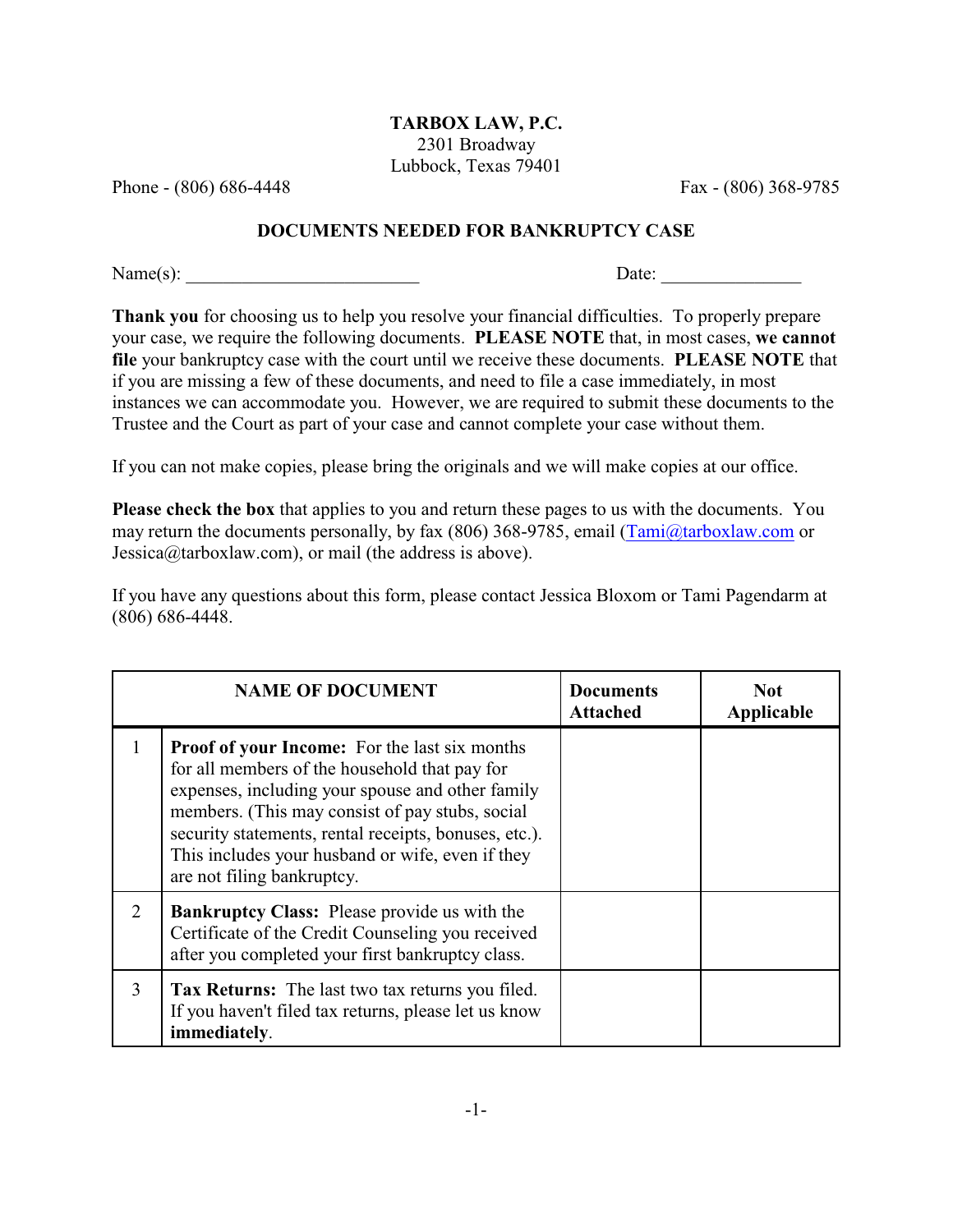| $\overline{4}$ | <b>Proof of Debt:</b> A copy of the most recent bill or<br>statement for any debt you owe, including credit<br>cards, personal loans, student loans, medical bills,<br>personal guaranties of business debt, deficiency<br>judgments, or tax debts, or letters from lawyers<br>and collection agencies. |  |
|----------------|---------------------------------------------------------------------------------------------------------------------------------------------------------------------------------------------------------------------------------------------------------------------------------------------------------|--|
| 5              | <b>Lawsuits and Judgments:</b> A copy of the front<br>page of any lawsuit you have brought against<br>someone or someone has brought against you and<br>any judgment obtained against you, or you<br>obtained against someone else. Divorces and<br>Separation Agreements must also be provided.        |  |
| 6              | <b>Credit Report.:</b> (You can get a free report from<br>www.annualcreditreport.com.) We can obtain a<br>credit report for you at a cost of \$32 each.                                                                                                                                                 |  |
| $\overline{7}$ | <b>Identification:</b> A copy of your drivers license<br>and social security card.                                                                                                                                                                                                                      |  |
| 8              | <b>Bank Statements:</b> Please provide us with the last<br>6 months of bank statements for every bank<br>account that has you listed as an account holder.                                                                                                                                              |  |
| 9              | For Home Owners: A real estate broker's<br>opinion letter or appraisal. Also may use tax<br>value.                                                                                                                                                                                                      |  |
| 10             | For Home Owners: Proof of insurance on your<br>home. If the insurance is included in your monthly<br>mortgage payment, please provide us with a proof<br>of that fact.                                                                                                                                  |  |
| 11             | For Home Owners: Proof of real estate tax<br>payment. If the taxes are included in your monthly<br>mortgage payment, please provide us with a proof<br>of that fact.                                                                                                                                    |  |
| 12             | For Home Owners: A mortgage statement or<br>pay-off statement showing the full balance you<br>owe on every mortgage or home equity loan.<br>Since we must know the amount you owe for<br>unpaid mortgage payments and charges, please<br>order a PAY-OFF statement from you bank.                       |  |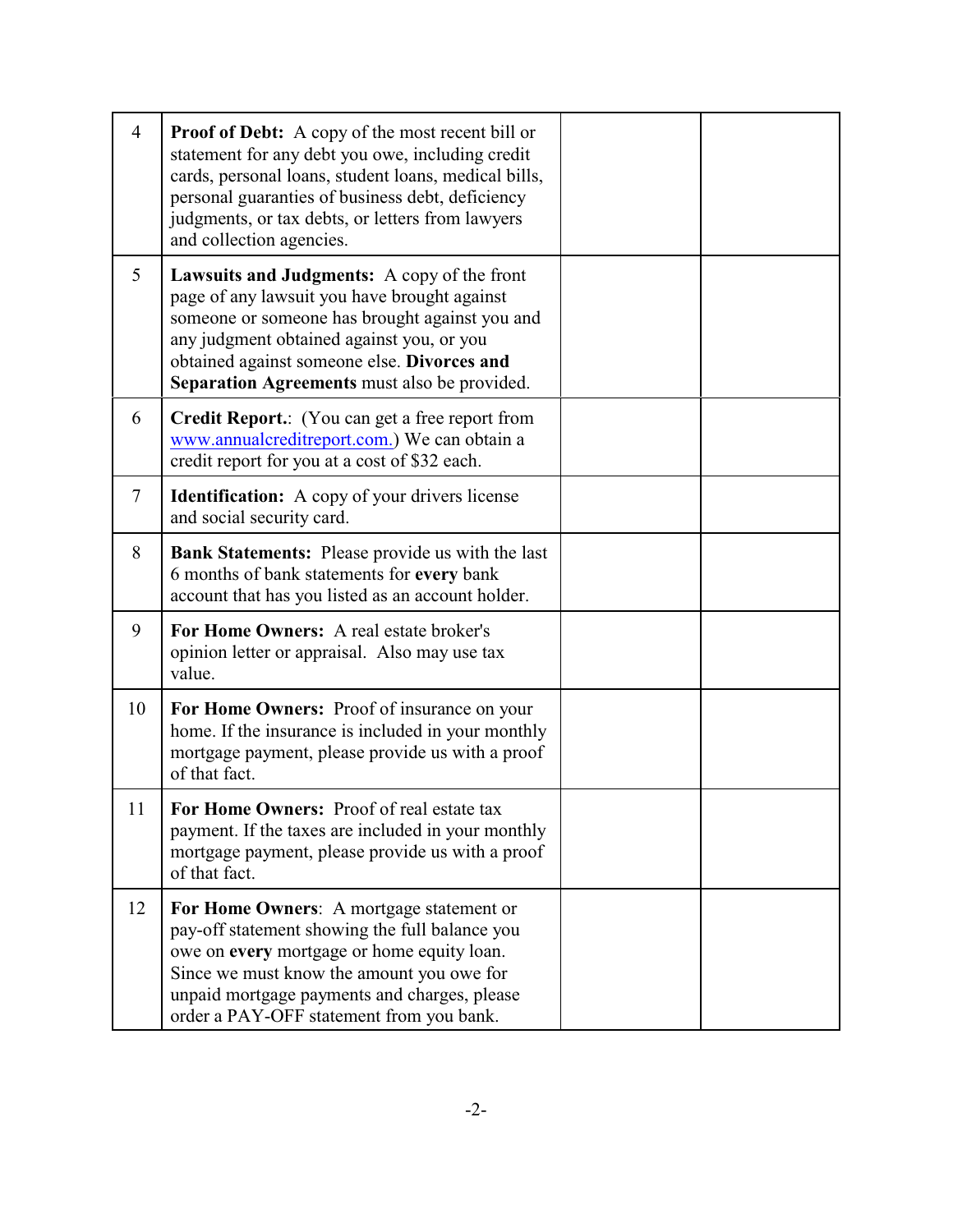| 13 | For Home Owners: If you have refinanced your<br>home within the last six (6) years, please provide<br>us with a description of the refinancing, or any<br>document — such as a HUD-1 — that describes<br>what was done with the funds from the<br>refinancing.                                                                   |  |
|----|----------------------------------------------------------------------------------------------------------------------------------------------------------------------------------------------------------------------------------------------------------------------------------------------------------------------------------|--|
| 14 | For Home Owners with Rental Property: A list<br>of all rent received and all expenses paid for the<br>real estate in the last 6 months. Include all receipts<br>provided or cancelled checks from tenants.                                                                                                                       |  |
| 15 | For Home Owners - with Rental Property: If<br>you own rental property, please provide us with a<br>copy of each lease. If you do not have written<br>leases, please provide us with receipts of rent<br>received and a letter from the tenant.                                                                                   |  |
| 16 | Former Real Estate Owners: A copy of any<br>deed for any type of real estate, condominium, co-<br>op, vacant land, or time share located in the<br>United States or outside of the United States<br>within the last $six(6)$ years.                                                                                              |  |
| 17 | For Car Owners: A copy of the title to any car<br>you own (including cars driven by someone else).                                                                                                                                                                                                                               |  |
| 18 | For Car Owners: A copy of the last car loan<br>statement for any car you own. If the statement<br>does not show the balance you owe on the loan,<br>please order a payoff statement. Please also<br>provide note showing your rate of interest.                                                                                  |  |
| 19 | For Car Owners: For cases other than Ch. 7,<br>proof that your car is insured                                                                                                                                                                                                                                                    |  |
| 20 | <b>Business Owners or Former Business Owners:</b><br>A copy of the books and records of any business<br>you presently own, including the last two tax<br>returns and the last 6 months of bank statements.<br>If you used to own a business, or part of a<br>business, and no longer do, please describe on a<br>separate sheet. |  |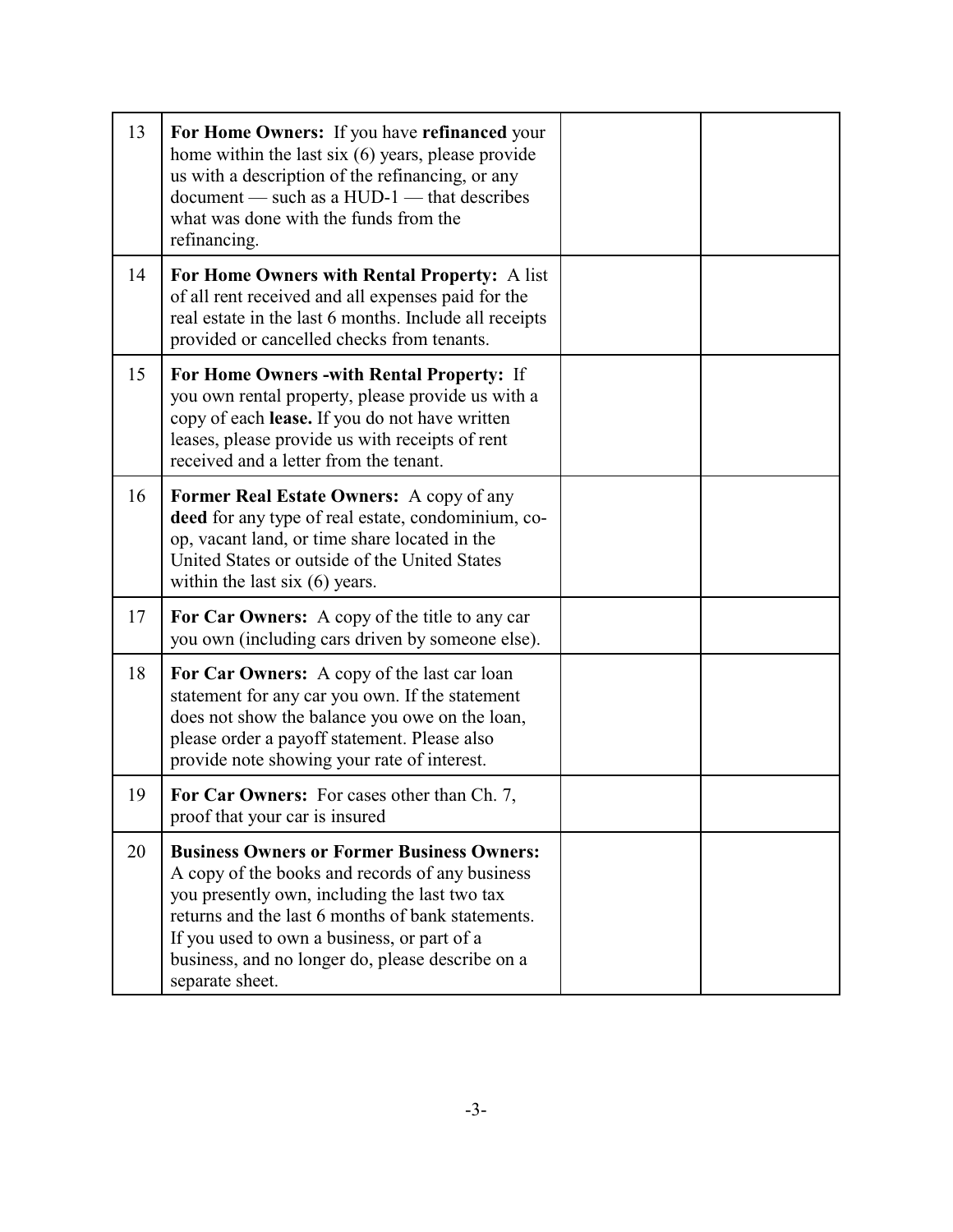| 21 | <b>Utility Bills:</b> Please provide us with your last bill<br>for cable, cell phone, internet, gas, electric, water,<br>and oil or heating bills. If you pay your own real<br>estate and school taxes, please provide us with<br>your last bill.                                            |  |
|----|----------------------------------------------------------------------------------------------------------------------------------------------------------------------------------------------------------------------------------------------------------------------------------------------|--|
| 22 | <b>Proof of Personal Property:</b> If you<br>have a certificate of deposit, stocks, bonds, life<br>insurance, mutual funds, annuities, 401 (k), IRA,<br>or any property or any kind worth more than a<br>\$750, please provide us with a copy of proof of<br>that property or a description. |  |
| 23 | Pension or 401k Loans: Please provide us with<br>any document that shows the amount of the<br>$\text{loan}(s)$ , the date it was taken, the monthly<br>payment, when the payments will be completed,<br>and whether repayment is mandatory.                                                  |  |
| 24 | <b>Student Loans:</b> Please provide documentation of<br>any student loans.                                                                                                                                                                                                                  |  |
| 25 | Child Support or Alimony: Any formal or<br>informal agreement or order that requires such<br>payment.                                                                                                                                                                                        |  |
| 26 | <b>Co-borrowers:</b> Any document that discloses a<br>debt you signed with someone else or a guarantee<br>of any of your debt or someone else's debt,<br>including your personal guaranty of a business                                                                                      |  |
|    | debt.                                                                                                                                                                                                                                                                                        |  |